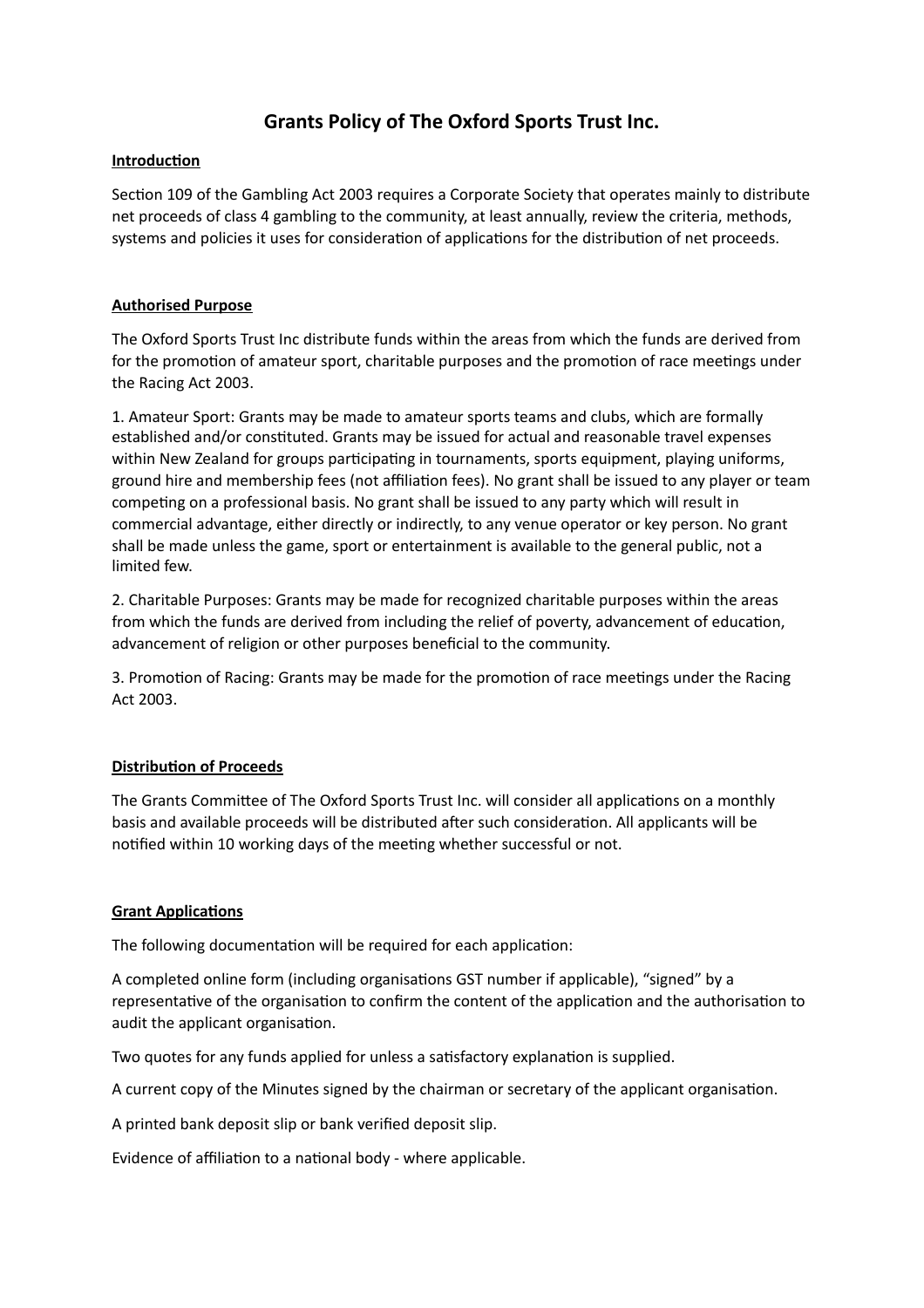A current signed copy of an employment contact and job description where the application includes wages or salary (for regional level).

ID for the two people mentioned in the key persons grid.

For applications to be considered at each of the monthly Grants Committee meetings they must be received by the Society by the 5th of each month. Any applications received after this date will be considered at the next monthly meeting of the Grants Committee.

### **Processing Grant Applications**

The society will endeavour to process and determine each grant application within 20 working days of receipt.

The Grants Manager will screen each application to ensure the application form has been filled in properly and is supported by all the necessary information.

Checks are made to ensure that the accountability for any previous grants has been completed. Each application is checked to ensure the described purposes of the grant meet all the relevant criteria.

Checks are made of the Companies Office database to verify the legitimacy of the applicant organisation and that it is an Incorporated Society.

Checks will be made to ensure the grant does not provide any personal or commercial benefit to the applicant or anyone closely associated to them.

Where the application is completed correctly but all the supporting documentation has not been included the grants manager will contact any applicant with a request for further information.

The application will be set aside for verification once the information has been received. Where the application has been filled out incorrectly the application will be returned to the applicant.

## **Determination**

Each correct application will be presented to the monthly meeting of the Grants Committee for consideration.

Only the Trustees and members of the grants committee can make a determination regarding the outcome of a complete grant application.

The grants committee is made up of the trustees of the society.

Grant applications can only be approved on the basis that the required net proceeds for distribution are available at the time the applications are considered.

Grants can not be "promissory". A commitment can not be made to provide funding for a purpose on the assumption that the commitment will be satisfied by net proceeds at a future time.

Grants for large amounts may be paid by way of instalment for the purpose of controlling the appropriate use of funds. In such cases the recipient will be required to supply satisfactory evidence that the previous instalments have been used appropriately, before further instalments will be made.

The Grants committee will consider each application and either approve or decline the application. Funds granted must be used within three months of receipt, with the exception of some wages and salaries, which may be approved for a period of six months.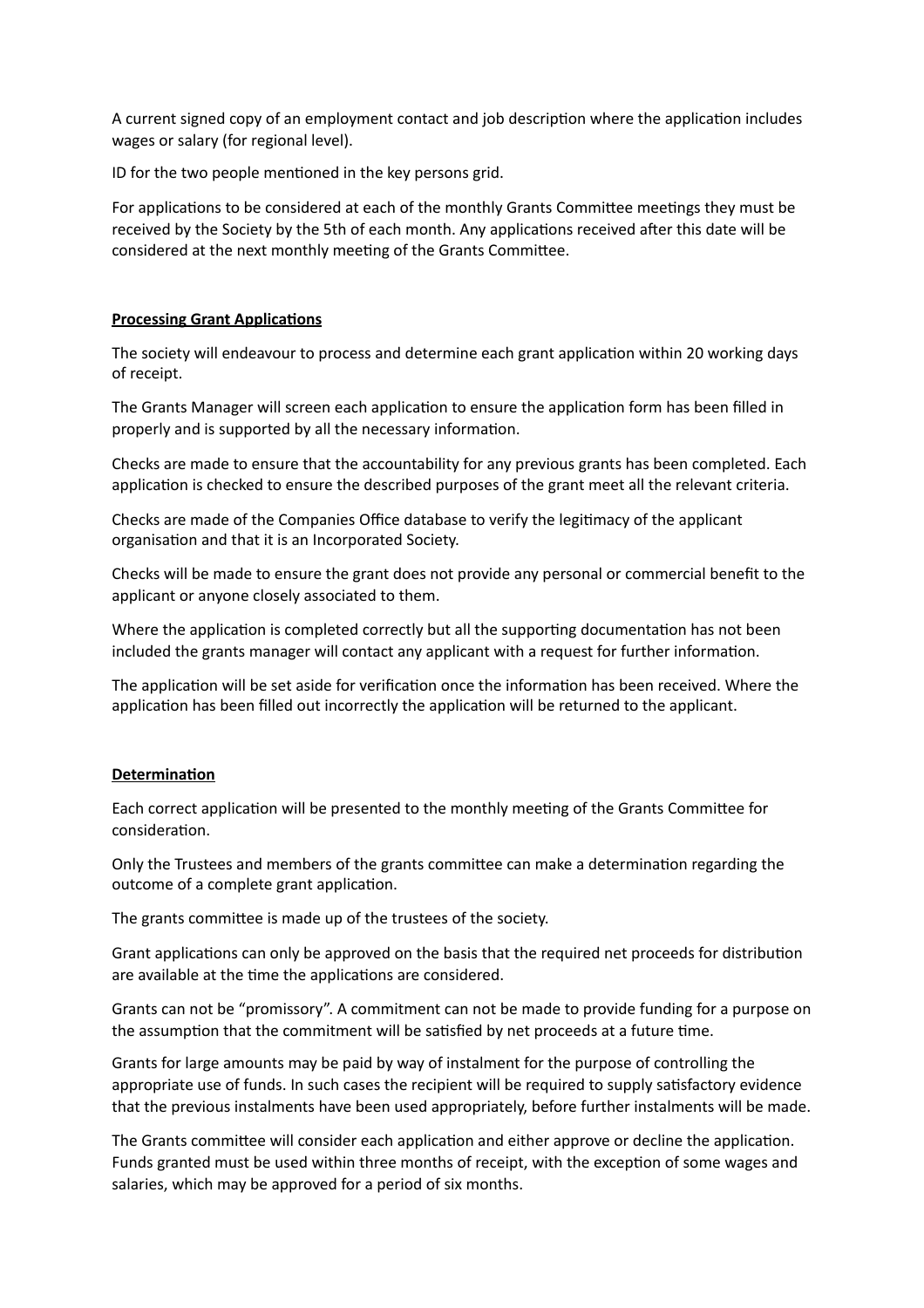Where there is a delay in using the funds within the three month period approval must be gained from the Trustees of the society for an extension of time.

### **Payment**

Funds for all approved grant applications will be provided by way of direct credit, deposited directly into the recipients nominated bank account within the same month of the monthly grants committee meeting.

An email will be sent advising the applicant of details of the payment.

## **Audit**

An audit of all grants will be undertaken to ensure the funds have been spent appropriately. The following matters must be satisfied: -

Unless prior approval has been granted by the society, the funds have been used within three months of receipt, or partly used in the case of funds provided for wages and salaries for periods longer than six months.

The funds were used for the purpose stated on the application.

Payment was made directly to the suppliers of goods and services as per the quotes provided with the application. This ensures a clear audit trail.

The return of funds will be required in the following instances: -

The funds have not been used, or partly used within the three month period.

A surplus of funds exists after the expenses related to the grant purpose have been met.

The funds have been used for an unauthorised purpose, or a purpose other than that for which the original application specified.

The funds have been used to reimburse money spent prior to the grant being approved.

Funds have been approved from more than one source for the same purpose and no disclosure was made at the time of application regarding the other application/s.

The recipient has failed to provide adequate evidence of how the funds were used.

The funds have been obtained or used in breach of any rule or regulation, or contrary to this policy.

If evidence confirming the use of funds appropriately has not been received within the third month of the funds being deposited into the recipient's bank account, an email will be sent reminding the recipient of the information that is required.

If no further response is received within 15 working days a further email will be sent requiring the recipient to return the funds. If the funds are not received within 10 working days an email will be sent to advise the recipient that action will be taken to recover the funds.

#### **Internal conflict of Interest**